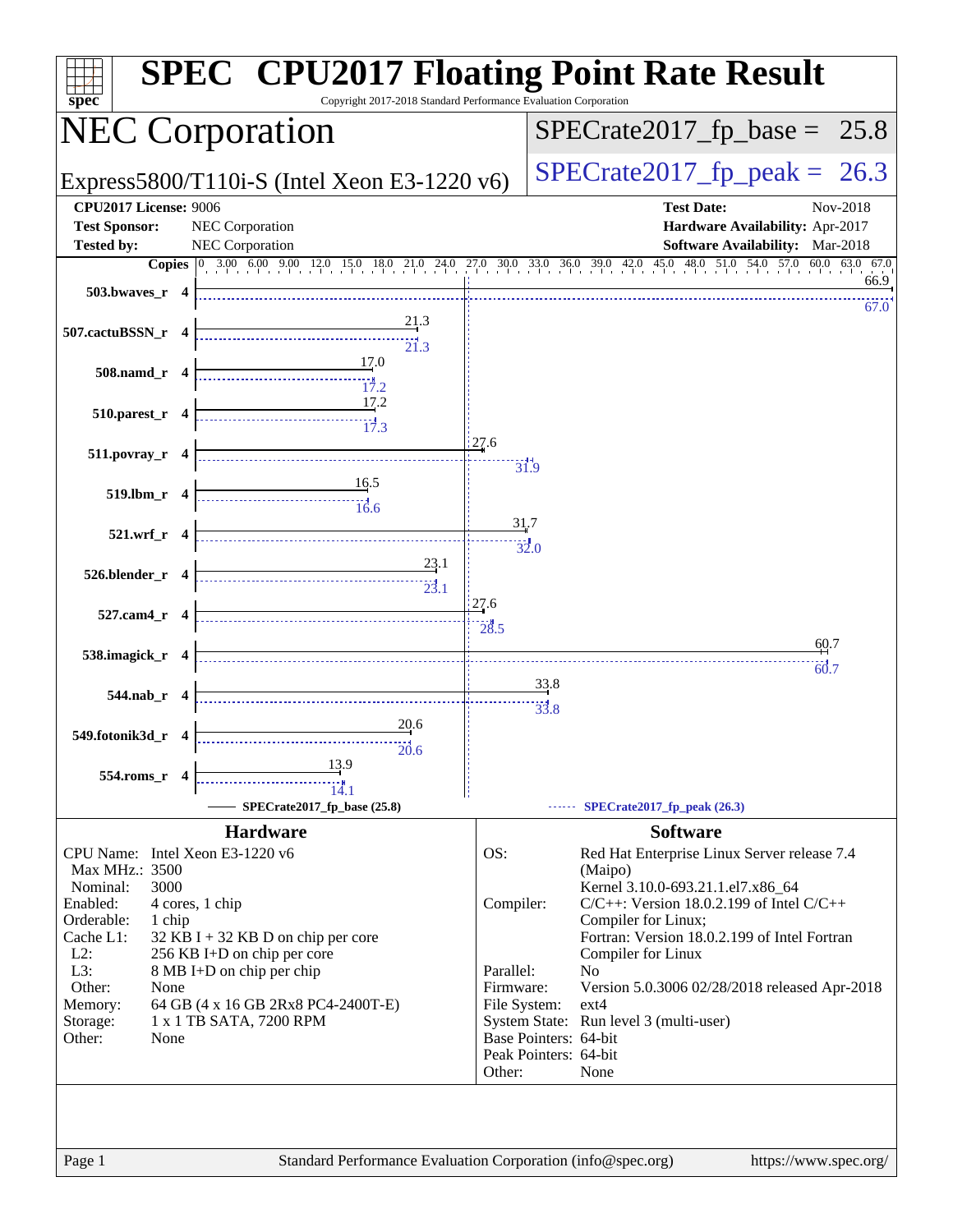| <b>SPEC CPU2017 Floating Point Rate Result</b><br><b>TTT</b><br>Copyright 2017-2018 Standard Performance Evaluation Corporation |                                   |                 |       |                |       |                |       |                |                |              |                   |              |                                        |              |
|---------------------------------------------------------------------------------------------------------------------------------|-----------------------------------|-----------------|-------|----------------|-------|----------------|-------|----------------|----------------|--------------|-------------------|--------------|----------------------------------------|--------------|
| spec<br><b>NEC Corporation</b><br>$SPECrate2017_fp\_base = 25.8$                                                                |                                   |                 |       |                |       |                |       |                |                |              |                   |              |                                        |              |
| $SPECTate2017_fp\_peak = 26.3$<br>Express5800/T110i-S (Intel Xeon E3-1220 v6)                                                   |                                   |                 |       |                |       |                |       |                |                |              |                   |              |                                        |              |
| <b>CPU2017 License: 9006</b>                                                                                                    |                                   |                 |       |                |       |                |       |                |                |              | <b>Test Date:</b> |              | Nov-2018                               |              |
| <b>Test Sponsor:</b>                                                                                                            |                                   | NEC Corporation |       |                |       |                |       |                |                |              |                   |              | Hardware Availability: Apr-2017        |              |
| <b>Tested by:</b>                                                                                                               |                                   | NEC Corporation |       |                |       |                |       |                |                |              |                   |              | <b>Software Availability:</b> Mar-2018 |              |
| <b>Results Table</b>                                                                                                            |                                   |                 |       |                |       |                |       |                |                |              |                   |              |                                        |              |
|                                                                                                                                 |                                   |                 |       | <b>Base</b>    |       |                |       |                |                |              | <b>Peak</b>       |              |                                        |              |
| <b>Benchmark</b>                                                                                                                | <b>Copies</b>                     | <b>Seconds</b>  | Ratio | <b>Seconds</b> | Ratio | <b>Seconds</b> | Ratio | <b>Copies</b>  | <b>Seconds</b> | <b>Ratio</b> | <b>Seconds</b>    | <b>Ratio</b> | <b>Seconds</b>                         | <b>Ratio</b> |
| 503.bwaves_r                                                                                                                    | $\overline{4}$                    | 599             | 66.9  | 599            | 66.9  | 599            | 67.0  | $\overline{4}$ | 599            | 67.0         | 599               | 66.9         | 599                                    | 67.0         |
| 507.cactuBSSN r                                                                                                                 | $\overline{4}$                    | 238             | 21.3  | 238            | 21.3  | 238            | 21.3  | $\overline{4}$ | 238            | 21.3         | 238               | 21.3         | 237                                    | 21.3         |
| 508.namd_r                                                                                                                      | $\overline{4}$                    | 224             | 16.9  | 223            | 17.0  | 224            | 17.0  | $\overline{4}$ | 221            | 17.2         | 224               | 17.0         | 221                                    | 17.2         |
| 510.parest_r                                                                                                                    | $\overline{4}$                    | 607             | 17.3  | 608            | 17.2  | 608            | 17.2  | $\overline{4}$ | 604            | 17.3         | 608               | 17.2         | 606                                    | 17.3         |
| 511.povray_r                                                                                                                    | $\overline{4}$                    | 340             | 27.5  | 337            | 27.7  | 339            | 27.6  | $\overline{4}$ | 289            | 32.4         | 294               | 31.8         | 293                                    | 31.9         |
| 519.1bm r                                                                                                                       | 4                                 | 256             | 16.5  | 256            | 16.5  | 256            | 16.5  | $\overline{4}$ | 255            | 16.5         | 255               | <b>16.6</b>  | 255                                    | 16.6         |
| $521$ .wrf r                                                                                                                    | 4                                 | 283             | 31.7  | 283            | 31.7  | 282            | 31.8  | $\overline{4}$ | 280            | 32.0         | 279               | 32.2         | 280                                    | 32.0         |
| 526.blender_r                                                                                                                   | 4                                 | 263             | 23.2  | 263            | 23.1  | 264            | 23.1  | $\overline{4}$ | 264            | 23.1         | 263               | 23.1         | 264                                    | 23.1         |
| 527.cam4_r                                                                                                                      | 4                                 | 254             | 27.6  | 252            | 27.7  | 253            | 27.6  | $\overline{4}$ | 247            | 28.4         | 245               | 28.6         | 245                                    | 28.5         |
| 538.imagick_r                                                                                                                   | $\overline{4}$                    | 164             | 60.7  | 164            | 60.7  | 166            | 60.1  | $\overline{4}$ | 164            | 60.7         | 164               | 60.7         | 164                                    | 60.6         |
| 544.nab r                                                                                                                       | $\overline{4}$                    | 199             | 33.9  | 199            | 33.8  | 199            | 33.8  | $\overline{4}$ | 199            | 33.8         | 199               | 33.8         | 199                                    | 33.8         |
| 549.fotonik3d r                                                                                                                 | $\overline{4}$                    | 755             | 20.6  | 754            | 20.7  | 755            | 20.6  | $\overline{4}$ | 755            | 20.6         | 756               | 20.6         | 755                                    | 20.6         |
| $554$ .roms_r                                                                                                                   | $\overline{4}$                    | 457             | 13.9  | 457            | 13.9  | 460            | 13.8  | $\overline{4}$ | 450            | 14.1         | 451               | 14.1         | 446                                    | 14.3         |
|                                                                                                                                 | $SPECrate2017_fp\_base =$<br>25.8 |                 |       |                |       |                |       |                |                |              |                   |              |                                        |              |
| $SPECrate2017_fp_peak =$<br>26.3                                                                                                |                                   |                 |       |                |       |                |       |                |                |              |                   |              |                                        |              |
| Results appear in the order in which they were run. Bold underlined text indicates a median measurement.                        |                                   |                 |       |                |       |                |       |                |                |              |                   |              |                                        |              |

#### **[Submit Notes](http://www.spec.org/auto/cpu2017/Docs/result-fields.html#SubmitNotes)**

 The taskset mechanism was used to bind copies to processors. The config file option 'submit' was used to generate taskset commands to bind each copy to a specific processor. For details, please see the config file.

#### **[Operating System Notes](http://www.spec.org/auto/cpu2017/Docs/result-fields.html#OperatingSystemNotes)**

Stack size set to unlimited using "ulimit -s unlimited"

#### **[General Notes](http://www.spec.org/auto/cpu2017/Docs/result-fields.html#GeneralNotes)**

Environment variables set by runcpu before the start of the run: LD\_LIBRARY\_PATH = "/home/cpu2017/lib/ia32:/home/cpu2017/lib/intel64:/home/cpu2017/je5.0.1-32:/home/cpu2017/je5.0.1-64"

 Binaries compiled on a system with 1x Intel Core i7-6700K CPU + 32GB RAM memory using Redhat Enterprise Linux 7.5 Transparent Huge Pages enabled by default Prior to runcpu invocation Filesystem page cache synced and cleared with: sync; echo 3 > /proc/sys/vm/drop\_caches

 Yes: The test sponsor attests, as of date of publication, that CVE-2017-5754 (Meltdown) is mitigated in the system as tested and documented.

**(Continued on next page)**

| Page 2<br>Standard Performance Evaluation Corporation (info@spec.org) | https://www.spec.org/ |
|-----------------------------------------------------------------------|-----------------------|
|-----------------------------------------------------------------------|-----------------------|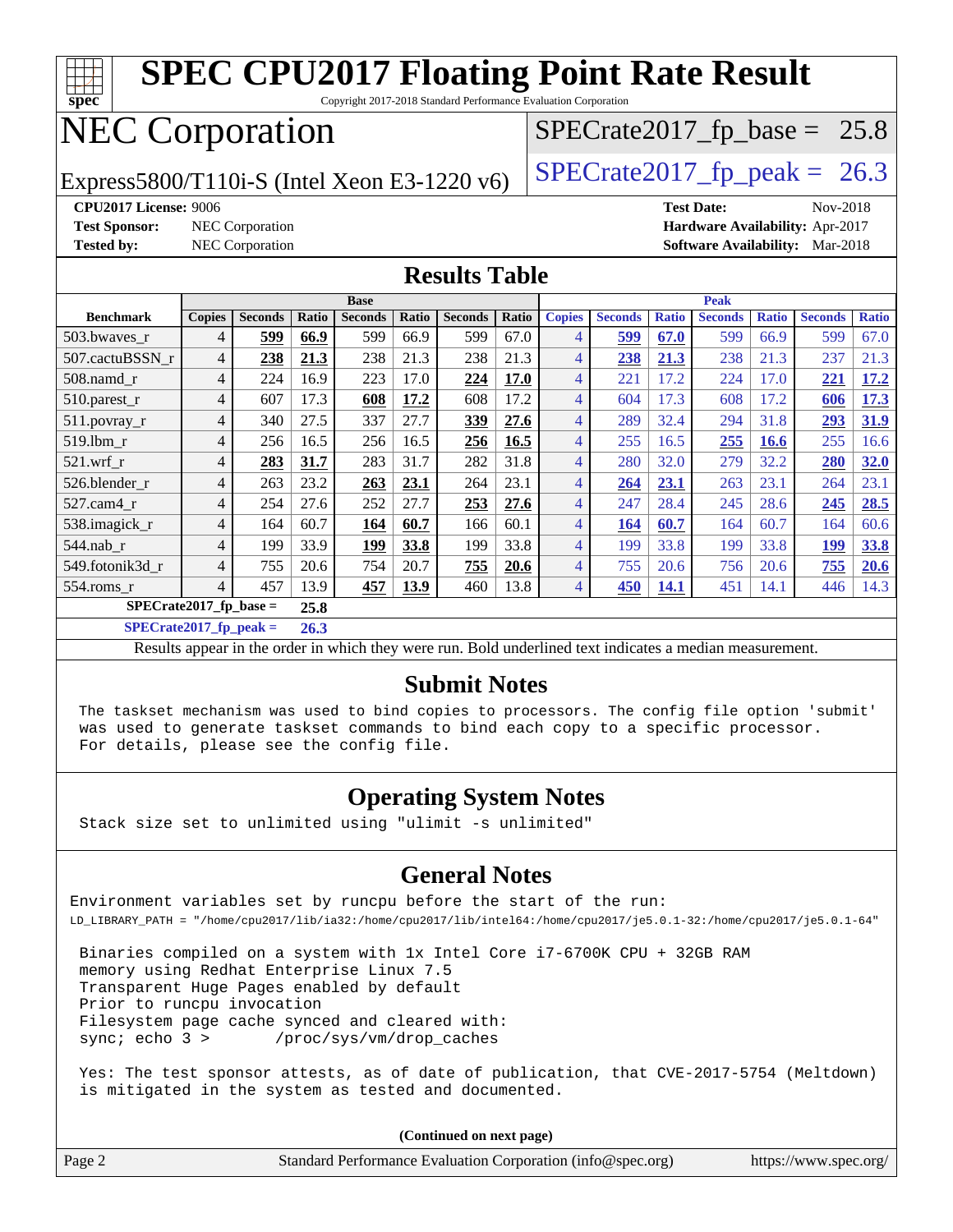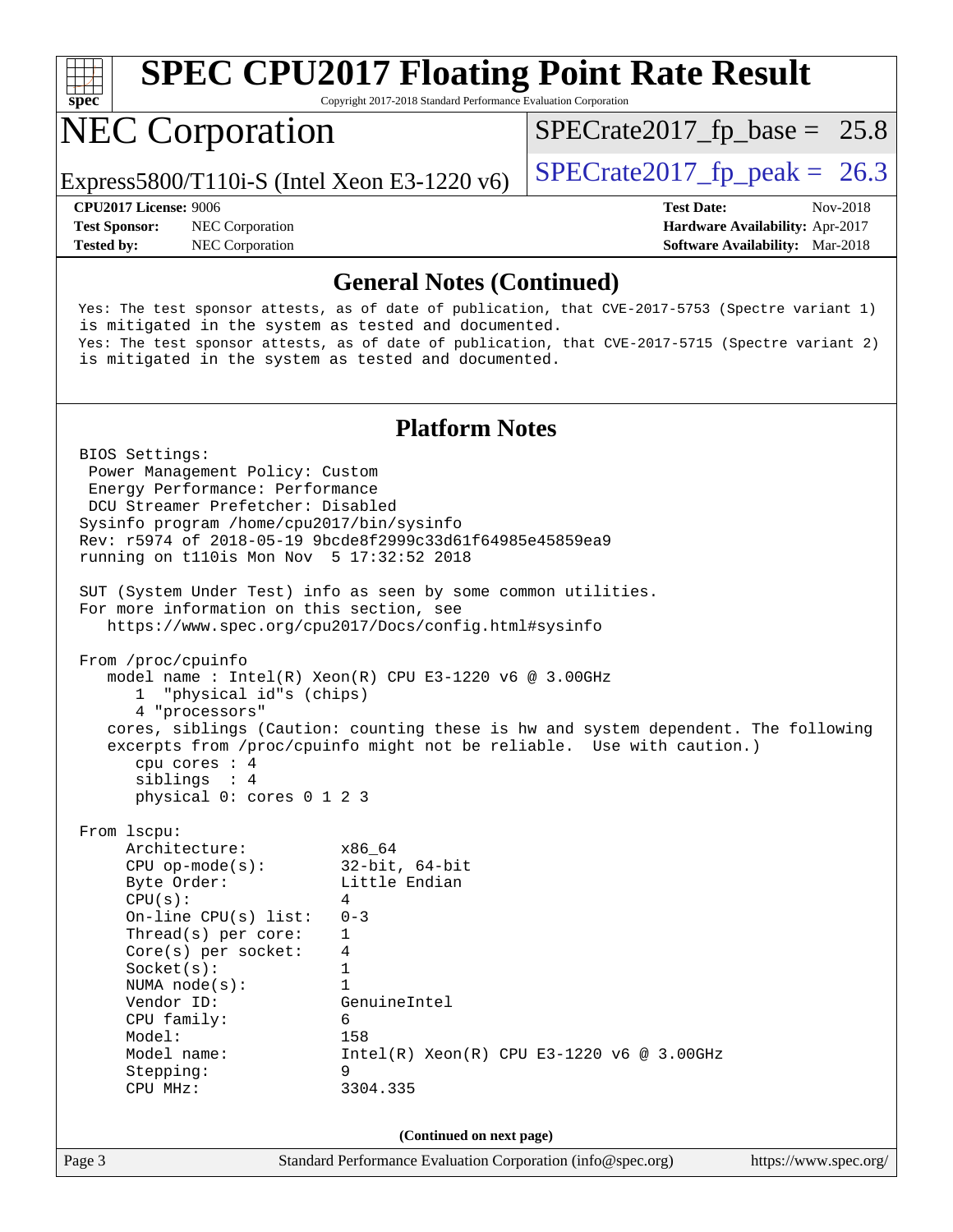

Page 4 Standard Performance Evaluation Corporation [\(info@spec.org\)](mailto:info@spec.org) <https://www.spec.org/>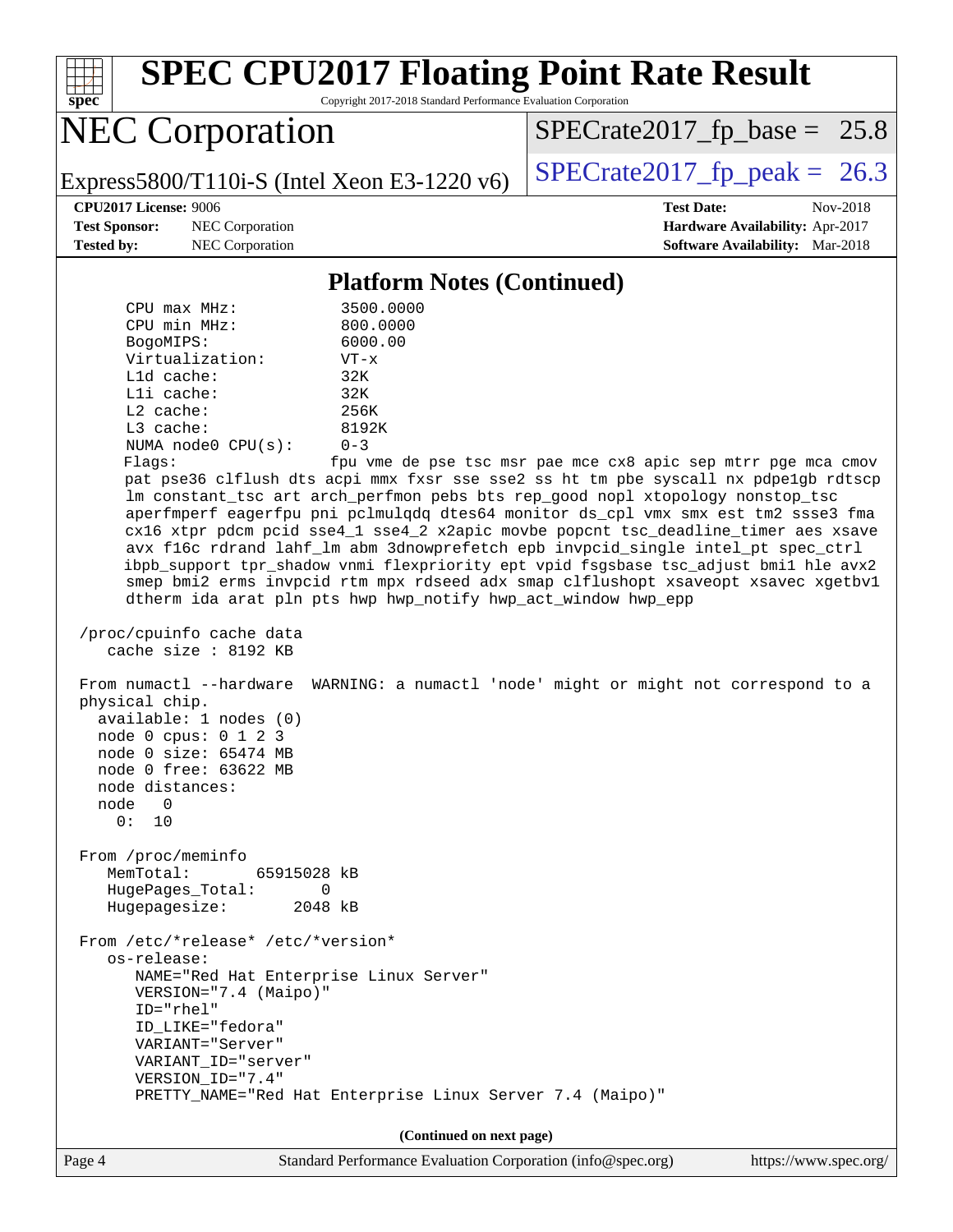| <b>SPEC CPU2017 Floating Point Rate Result</b><br>spec<br>Copyright 2017-2018 Standard Performance Evaluation Corporation                                                                                                                                                                                                                                                                           |                                                                                                     |  |  |  |  |  |
|-----------------------------------------------------------------------------------------------------------------------------------------------------------------------------------------------------------------------------------------------------------------------------------------------------------------------------------------------------------------------------------------------------|-----------------------------------------------------------------------------------------------------|--|--|--|--|--|
| <b>NEC Corporation</b>                                                                                                                                                                                                                                                                                                                                                                              | $SPECrate2017_fp\_base = 25.8$                                                                      |  |  |  |  |  |
| Express5800/T110i-S (Intel Xeon E3-1220 $v6$ )                                                                                                                                                                                                                                                                                                                                                      | $SPECTate2017_fp\_peak = 26.3$                                                                      |  |  |  |  |  |
| CPU2017 License: 9006<br><b>Test Sponsor:</b><br>NEC Corporation<br><b>Tested by:</b><br>NEC Corporation                                                                                                                                                                                                                                                                                            | <b>Test Date:</b><br>Nov-2018<br>Hardware Availability: Apr-2017<br>Software Availability: Mar-2018 |  |  |  |  |  |
| <b>Platform Notes (Continued)</b>                                                                                                                                                                                                                                                                                                                                                                   |                                                                                                     |  |  |  |  |  |
| redhat-release: Red Hat Enterprise Linux Server release 7.4 (Maipo)<br>system-release: Red Hat Enterprise Linux Server release 7.4 (Maipo)<br>system-release-cpe: cpe:/o:redhat:enterprise_linux:7.4:ga:server                                                                                                                                                                                      |                                                                                                     |  |  |  |  |  |
| uname $-a$ :<br>Linux t110is 3.10.0-693.21.1.el7.x86_64 #1 SMP Fri Feb 23 18:54:16 UTC 2018 x86_64<br>x86_64 x86_64 GNU/Linux                                                                                                                                                                                                                                                                       |                                                                                                     |  |  |  |  |  |
| Kernel self-reported vulnerability status:                                                                                                                                                                                                                                                                                                                                                          |                                                                                                     |  |  |  |  |  |
| CVE-2017-5754 (Meltdown):<br>Mitigation: PTI<br>CVE-2017-5753 (Spectre variant 1): Mitigation: Load fences<br>CVE-2017-5715 (Spectre variant 2): Mitigation: IBRS (kernel)                                                                                                                                                                                                                          |                                                                                                     |  |  |  |  |  |
| run-level 3 Nov 5 17:27                                                                                                                                                                                                                                                                                                                                                                             |                                                                                                     |  |  |  |  |  |
| SPEC is set to: /home/cpu2017<br>Filesystem<br>Type Size Used Avail Use% Mounted on<br>/dev/sda3<br>ext4 909G 116G 747G 14% /                                                                                                                                                                                                                                                                       |                                                                                                     |  |  |  |  |  |
| Additional information from dmidecode follows. WARNING: Use caution when you interpret<br>this section. The 'dmidecode' program reads system data which is "intended to allow<br>hardware to be accurately determined", but the intent may not be met, as there are<br>frequent changes to hardware, firmware, and the "DMTF SMBIOS" standard.<br>BIOS American Megatrends Inc. 5.0.3006 02/28/2018 |                                                                                                     |  |  |  |  |  |
| Memory:<br>4x Micron 18ASF2G72AZ-2G3B1 16 GB 2 rank 2400                                                                                                                                                                                                                                                                                                                                            |                                                                                                     |  |  |  |  |  |
| (End of data from sysinfo program)                                                                                                                                                                                                                                                                                                                                                                  |                                                                                                     |  |  |  |  |  |
| <b>Compiler Version Notes</b>                                                                                                                                                                                                                                                                                                                                                                       |                                                                                                     |  |  |  |  |  |
| 519.1bm_r(base) 538.imagick_r(base, peak) 544.nab_r(base, peak)                                                                                                                                                                                                                                                                                                                                     |                                                                                                     |  |  |  |  |  |
| icc (ICC) 18.0.2 20180210<br>Copyright (C) 1985-2018 Intel Corporation. All rights reserved.                                                                                                                                                                                                                                                                                                        |                                                                                                     |  |  |  |  |  |
| $519.1bm_r(peak)$<br>CC.                                                                                                                                                                                                                                                                                                                                                                            |                                                                                                     |  |  |  |  |  |
| icc (ICC) 18.0.2 20180210<br>Copyright (C) 1985-2018 Intel Corporation. All rights reserved.                                                                                                                                                                                                                                                                                                        |                                                                                                     |  |  |  |  |  |
| (Continued on next page)                                                                                                                                                                                                                                                                                                                                                                            |                                                                                                     |  |  |  |  |  |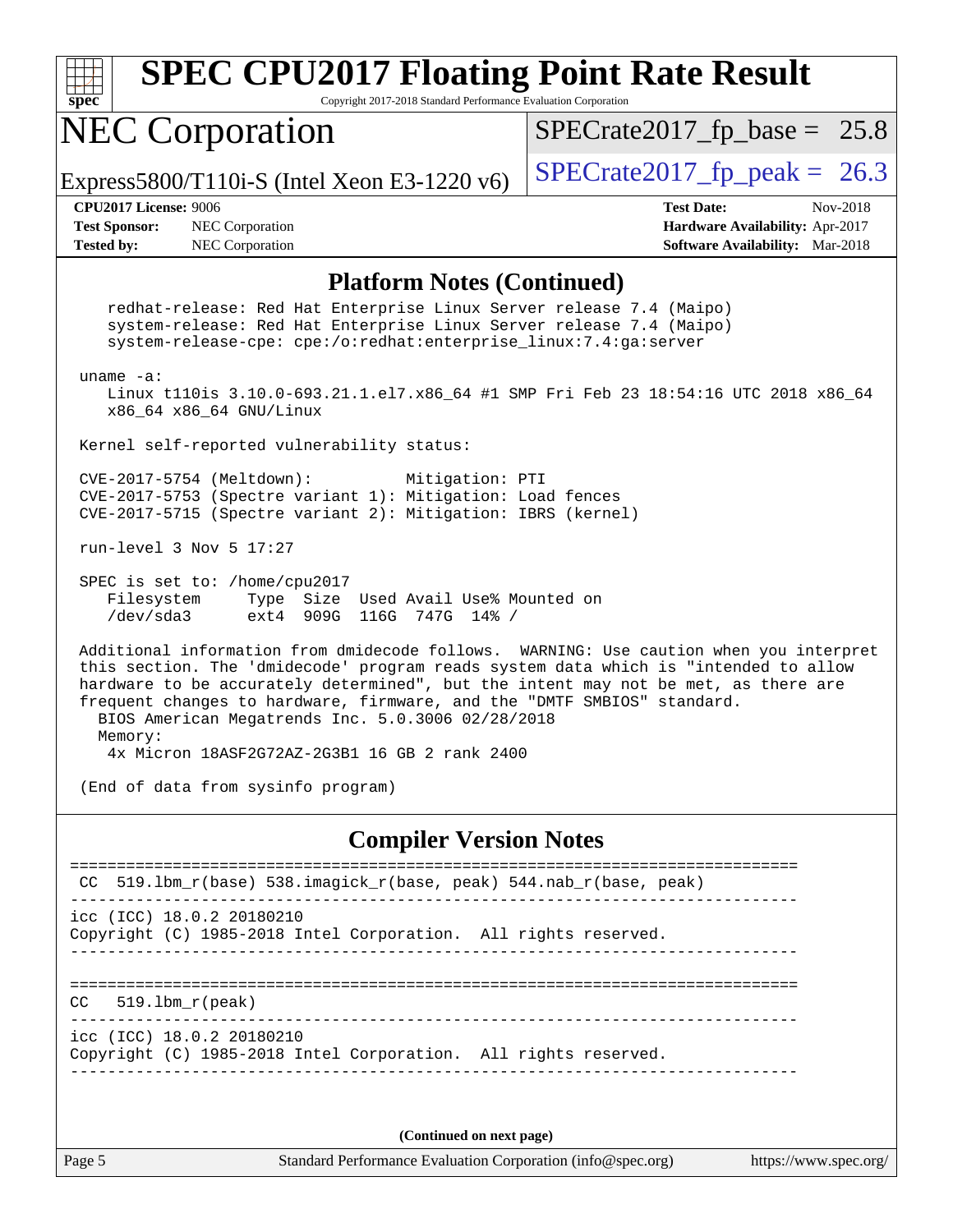| SI<br>pe<br>Ľ |  |  |  |  |  |
|---------------|--|--|--|--|--|

Copyright 2017-2018 Standard Performance Evaluation Corporation

# NEC Corporation

 $SPECrate2017_fp\_base = 25.8$ 

Express5800/T110i-S (Intel Xeon E3-1220 v6) [SPECrate2017\\_fp\\_peak =](http://www.spec.org/auto/cpu2017/Docs/result-fields.html#SPECrate2017fppeak) 26.3

| <b>CPU2017 License: 9006</b> |  |  |  |
|------------------------------|--|--|--|
|------------------------------|--|--|--|

**[CPU2017 License:](http://www.spec.org/auto/cpu2017/Docs/result-fields.html#CPU2017License)** 9006 **[Test Date:](http://www.spec.org/auto/cpu2017/Docs/result-fields.html#TestDate)** Nov-2018 **[Test Sponsor:](http://www.spec.org/auto/cpu2017/Docs/result-fields.html#TestSponsor)** NEC Corporation **[Hardware Availability:](http://www.spec.org/auto/cpu2017/Docs/result-fields.html#HardwareAvailability)** Apr-2017 **[Tested by:](http://www.spec.org/auto/cpu2017/Docs/result-fields.html#Testedby)** NEC Corporation **[Software Availability:](http://www.spec.org/auto/cpu2017/Docs/result-fields.html#SoftwareAvailability)** Mar-2018

### **[Compiler Version Notes \(Continued\)](http://www.spec.org/auto/cpu2017/Docs/result-fields.html#CompilerVersionNotes)**

| Page 6                                                                                                                     |  | Standard Performance Evaluation Corporation (info@spec.org) |  |  |                                                                       | https://www.spec.org/ |
|----------------------------------------------------------------------------------------------------------------------------|--|-------------------------------------------------------------|--|--|-----------------------------------------------------------------------|-----------------------|
| (Continued on next page)                                                                                                   |  |                                                             |  |  |                                                                       |                       |
| ifort (IFORT) 18.0.2 20180210                                                                                              |  |                                                             |  |  |                                                                       |                       |
| FC.                                                                                                                        |  |                                                             |  |  | 503.bwaves_r(base, peak) 549.fotonik3d_r(base, peak) 554.roms_r(base) |                       |
| Copyright (C) 1985-2018 Intel Corporation. All rights reserved.                                                            |  |                                                             |  |  |                                                                       |                       |
| Copyright (C) 1985-2018 Intel Corporation. All rights reserved.<br>ifort (IFORT) 18.0.2 20180210                           |  |                                                             |  |  |                                                                       |                       |
| icpc (ICC) 18.0.2 20180210<br>Copyright (C) 1985-2018 Intel Corporation. All rights reserved.<br>icc (ICC) 18.0.2 20180210 |  |                                                             |  |  |                                                                       |                       |
| FC 507.cactuBSSN_r(base, peak)                                                                                             |  |                                                             |  |  |                                                                       |                       |
| Copyright (C) 1985-2018 Intel Corporation. All rights reserved.                                                            |  |                                                             |  |  |                                                                       |                       |
| icpc (ICC) 18.0.2 20180210<br>Copyright (C) 1985-2018 Intel Corporation. All rights reserved.<br>icc (ICC) 18.0.2 20180210 |  |                                                             |  |  |                                                                       |                       |
| CC 511.povray_r(peak)                                                                                                      |  |                                                             |  |  |                                                                       |                       |
| Copyright (C) 1985-2018 Intel Corporation. All rights reserved.                                                            |  |                                                             |  |  |                                                                       |                       |
| icpc (ICC) 18.0.2 20180210<br>Copyright (C) 1985-2018 Intel Corporation. All rights reserved.<br>icc (ICC) 18.0.2 20180210 |  |                                                             |  |  |                                                                       |                       |
| CC 511.povray_r(base) 526.blender_r(base, peak)                                                                            |  |                                                             |  |  |                                                                       |                       |
| icpc (ICC) 18.0.2 20180210<br>Copyright (C) 1985-2018 Intel Corporation. All rights reserved.                              |  | --------------------------                                  |  |  |                                                                       |                       |
| $CXXC 508.namd_r (peak)$                                                                                                   |  |                                                             |  |  |                                                                       |                       |
| icpc (ICC) 18.0.2 20180210<br>Copyright (C) 1985-2018 Intel Corporation. All rights reserved.                              |  | -------------------------------                             |  |  |                                                                       |                       |
| CXXC 508.namd_r(base) 510.parest_r(base, peak)                                                                             |  |                                                             |  |  |                                                                       |                       |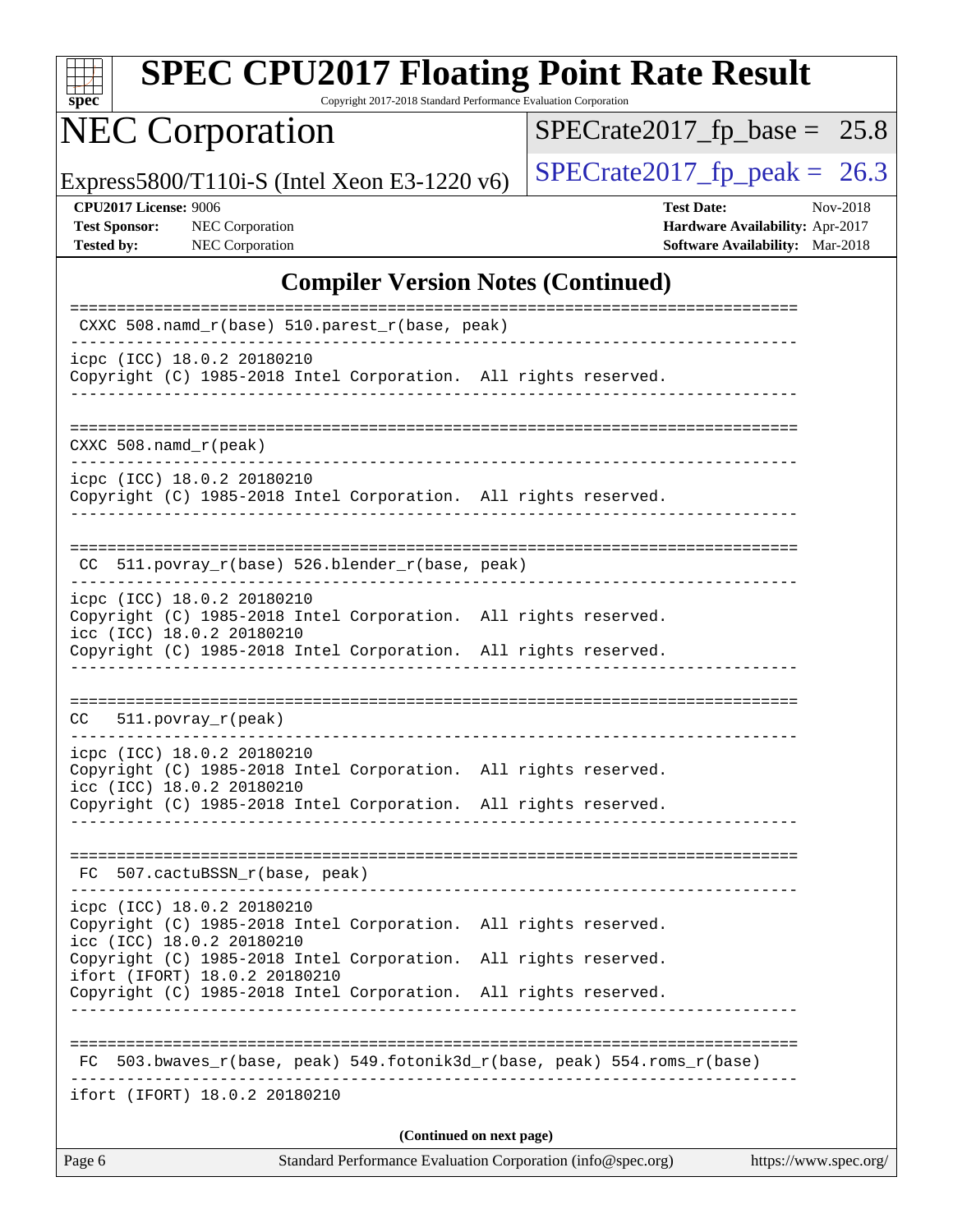| <b>SPEC CPU2017 Floating Point Rate Result</b><br>$s\overline{pec}$                                                           | Copyright 2017-2018 Standard Performance Evaluation Corporation |  |                                                                                         |          |
|-------------------------------------------------------------------------------------------------------------------------------|-----------------------------------------------------------------|--|-----------------------------------------------------------------------------------------|----------|
| <b>NEC Corporation</b>                                                                                                        |                                                                 |  | $SPECrate2017_fp\_base = 25.8$                                                          |          |
| Express5800/T110i-S (Intel Xeon E3-1220 v6)                                                                                   |                                                                 |  | $SPECTate2017$ _fp_peak = 26.3                                                          |          |
| <b>CPU2017 License: 9006</b><br><b>Test Sponsor:</b><br>NEC Corporation<br><b>NEC Corporation</b><br><b>Tested by:</b>        |                                                                 |  | <b>Test Date:</b><br>Hardware Availability: Apr-2017<br>Software Availability: Mar-2018 | Nov-2018 |
|                                                                                                                               | <b>Compiler Version Notes (Continued)</b>                       |  |                                                                                         |          |
| Copyright (C) 1985-2018 Intel Corporation. All rights reserved.                                                               |                                                                 |  |                                                                                         |          |
| 554.roms_r(peak)<br>FC.                                                                                                       |                                                                 |  |                                                                                         |          |
| ifort (IFORT) 18.0.2 20180210<br>Copyright (C) 1985-2018 Intel Corporation. All rights reserved.                              |                                                                 |  |                                                                                         |          |
| $CC$ 521.wrf_r(base) 527.cam4_r(base)                                                                                         |                                                                 |  |                                                                                         |          |
| ifort (IFORT) 18.0.2 20180210<br>Copyright (C) 1985-2018 Intel Corporation. All rights reserved.<br>icc (ICC) 18.0.2 20180210 |                                                                 |  |                                                                                         |          |
| Copyright (C) 1985-2018 Intel Corporation. All rights reserved.                                                               |                                                                 |  |                                                                                         |          |
| 521.wrf_r(peak) 527.cam4_r(peak)<br>CC                                                                                        |                                                                 |  |                                                                                         |          |
| ifort (IFORT) 18.0.2 20180210<br>Copyright (C) 1985-2018 Intel Corporation. All rights reserved.<br>icc (ICC) 18.0.2 20180210 |                                                                 |  |                                                                                         |          |
| Copyright (C) 1985-2018 Intel Corporation. All rights reserved.                                                               |                                                                 |  |                                                                                         |          |
|                                                                                                                               |                                                                 |  |                                                                                         |          |

### **[Base Compiler Invocation](http://www.spec.org/auto/cpu2017/Docs/result-fields.html#BaseCompilerInvocation)**

[C benchmarks](http://www.spec.org/auto/cpu2017/Docs/result-fields.html#Cbenchmarks): [icc -m64 -std=c11](http://www.spec.org/cpu2017/results/res2018q4/cpu2017-20181112-09502.flags.html#user_CCbase_intel_icc_64bit_c11_33ee0cdaae7deeeab2a9725423ba97205ce30f63b9926c2519791662299b76a0318f32ddfffdc46587804de3178b4f9328c46fa7c2b0cd779d7a61945c91cd35)

[C++ benchmarks:](http://www.spec.org/auto/cpu2017/Docs/result-fields.html#CXXbenchmarks) [icpc -m64](http://www.spec.org/cpu2017/results/res2018q4/cpu2017-20181112-09502.flags.html#user_CXXbase_intel_icpc_64bit_4ecb2543ae3f1412ef961e0650ca070fec7b7afdcd6ed48761b84423119d1bf6bdf5cad15b44d48e7256388bc77273b966e5eb805aefd121eb22e9299b2ec9d9)

[Fortran benchmarks](http://www.spec.org/auto/cpu2017/Docs/result-fields.html#Fortranbenchmarks): [ifort -m64](http://www.spec.org/cpu2017/results/res2018q4/cpu2017-20181112-09502.flags.html#user_FCbase_intel_ifort_64bit_24f2bb282fbaeffd6157abe4f878425411749daecae9a33200eee2bee2fe76f3b89351d69a8130dd5949958ce389cf37ff59a95e7a40d588e8d3a57e0c3fd751)

[Benchmarks using both Fortran and C](http://www.spec.org/auto/cpu2017/Docs/result-fields.html#BenchmarksusingbothFortranandC): [ifort -m64](http://www.spec.org/cpu2017/results/res2018q4/cpu2017-20181112-09502.flags.html#user_CC_FCbase_intel_ifort_64bit_24f2bb282fbaeffd6157abe4f878425411749daecae9a33200eee2bee2fe76f3b89351d69a8130dd5949958ce389cf37ff59a95e7a40d588e8d3a57e0c3fd751) [icc -m64 -std=c11](http://www.spec.org/cpu2017/results/res2018q4/cpu2017-20181112-09502.flags.html#user_CC_FCbase_intel_icc_64bit_c11_33ee0cdaae7deeeab2a9725423ba97205ce30f63b9926c2519791662299b76a0318f32ddfffdc46587804de3178b4f9328c46fa7c2b0cd779d7a61945c91cd35)

[Benchmarks using both C and C++](http://www.spec.org/auto/cpu2017/Docs/result-fields.html#BenchmarksusingbothCandCXX): [icpc -m64](http://www.spec.org/cpu2017/results/res2018q4/cpu2017-20181112-09502.flags.html#user_CC_CXXbase_intel_icpc_64bit_4ecb2543ae3f1412ef961e0650ca070fec7b7afdcd6ed48761b84423119d1bf6bdf5cad15b44d48e7256388bc77273b966e5eb805aefd121eb22e9299b2ec9d9) [icc -m64 -std=c11](http://www.spec.org/cpu2017/results/res2018q4/cpu2017-20181112-09502.flags.html#user_CC_CXXbase_intel_icc_64bit_c11_33ee0cdaae7deeeab2a9725423ba97205ce30f63b9926c2519791662299b76a0318f32ddfffdc46587804de3178b4f9328c46fa7c2b0cd779d7a61945c91cd35)

**(Continued on next page)**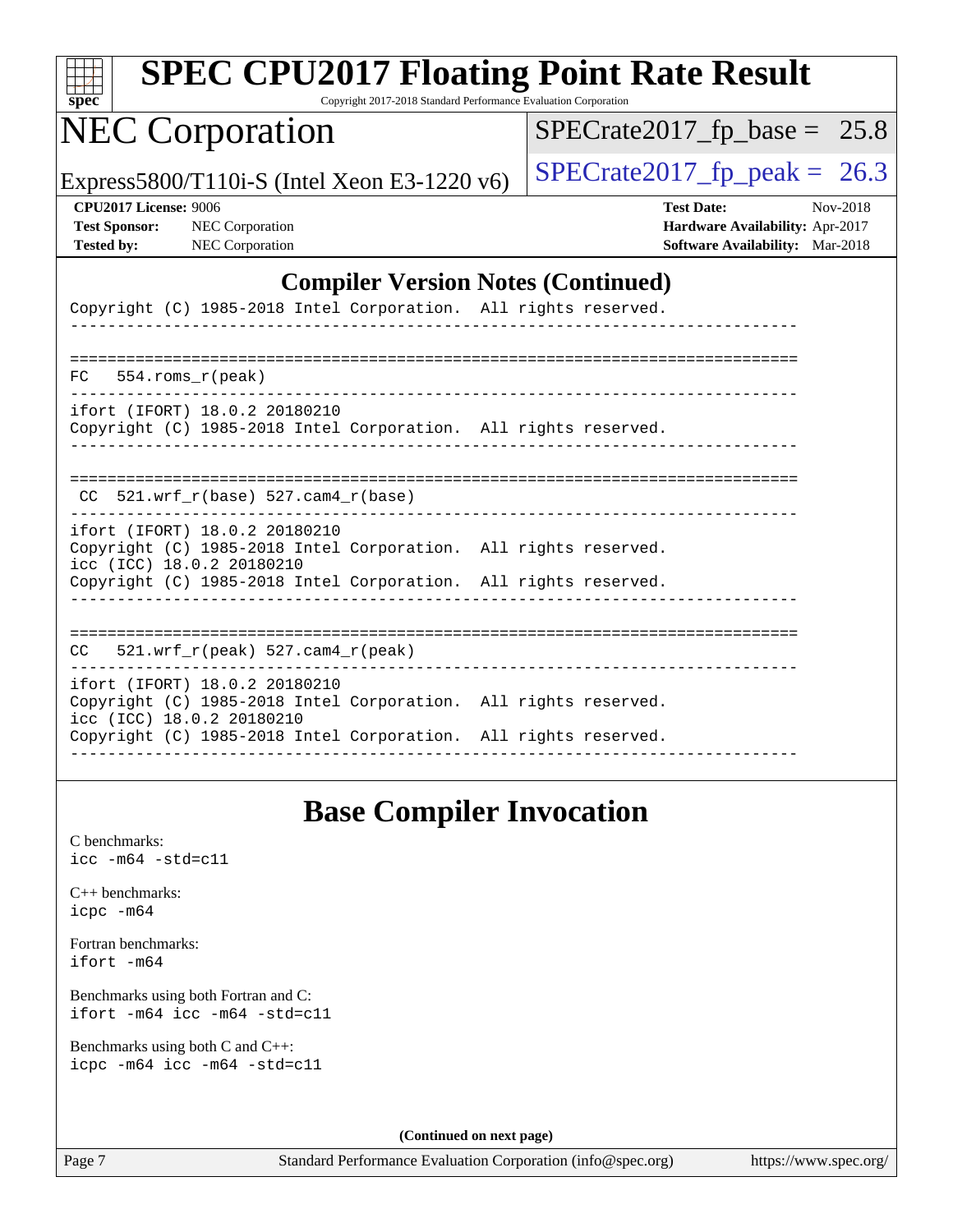

Copyright 2017-2018 Standard Performance Evaluation Corporation

### NEC Corporation

 $SPECTate2017_fp\_base = 25.8$ 

Express5800/T110i-S (Intel Xeon E3-1220 v6) [SPECrate2017\\_fp\\_peak =](http://www.spec.org/auto/cpu2017/Docs/result-fields.html#SPECrate2017fppeak) 26.3

**[Tested by:](http://www.spec.org/auto/cpu2017/Docs/result-fields.html#Testedby)** NEC Corporation **[Software Availability:](http://www.spec.org/auto/cpu2017/Docs/result-fields.html#SoftwareAvailability)** Mar-2018

**[CPU2017 License:](http://www.spec.org/auto/cpu2017/Docs/result-fields.html#CPU2017License)** 9006 **[Test Date:](http://www.spec.org/auto/cpu2017/Docs/result-fields.html#TestDate)** Nov-2018 **[Test Sponsor:](http://www.spec.org/auto/cpu2017/Docs/result-fields.html#TestSponsor)** NEC Corporation **[Hardware Availability:](http://www.spec.org/auto/cpu2017/Docs/result-fields.html#HardwareAvailability)** Apr-2017

### **[Base Compiler Invocation \(Continued\)](http://www.spec.org/auto/cpu2017/Docs/result-fields.html#BaseCompilerInvocation)**

[Benchmarks using Fortran, C, and C++:](http://www.spec.org/auto/cpu2017/Docs/result-fields.html#BenchmarksusingFortranCandCXX) [icpc -m64](http://www.spec.org/cpu2017/results/res2018q4/cpu2017-20181112-09502.flags.html#user_CC_CXX_FCbase_intel_icpc_64bit_4ecb2543ae3f1412ef961e0650ca070fec7b7afdcd6ed48761b84423119d1bf6bdf5cad15b44d48e7256388bc77273b966e5eb805aefd121eb22e9299b2ec9d9) [icc -m64 -std=c11](http://www.spec.org/cpu2017/results/res2018q4/cpu2017-20181112-09502.flags.html#user_CC_CXX_FCbase_intel_icc_64bit_c11_33ee0cdaae7deeeab2a9725423ba97205ce30f63b9926c2519791662299b76a0318f32ddfffdc46587804de3178b4f9328c46fa7c2b0cd779d7a61945c91cd35) [ifort -m64](http://www.spec.org/cpu2017/results/res2018q4/cpu2017-20181112-09502.flags.html#user_CC_CXX_FCbase_intel_ifort_64bit_24f2bb282fbaeffd6157abe4f878425411749daecae9a33200eee2bee2fe76f3b89351d69a8130dd5949958ce389cf37ff59a95e7a40d588e8d3a57e0c3fd751)

### **[Base Portability Flags](http://www.spec.org/auto/cpu2017/Docs/result-fields.html#BasePortabilityFlags)**

 503.bwaves\_r: [-DSPEC\\_LP64](http://www.spec.org/cpu2017/results/res2018q4/cpu2017-20181112-09502.flags.html#suite_basePORTABILITY503_bwaves_r_DSPEC_LP64) 507.cactuBSSN\_r: [-DSPEC\\_LP64](http://www.spec.org/cpu2017/results/res2018q4/cpu2017-20181112-09502.flags.html#suite_basePORTABILITY507_cactuBSSN_r_DSPEC_LP64) 508.namd\_r: [-DSPEC\\_LP64](http://www.spec.org/cpu2017/results/res2018q4/cpu2017-20181112-09502.flags.html#suite_basePORTABILITY508_namd_r_DSPEC_LP64) 510.parest\_r: [-DSPEC\\_LP64](http://www.spec.org/cpu2017/results/res2018q4/cpu2017-20181112-09502.flags.html#suite_basePORTABILITY510_parest_r_DSPEC_LP64) 511.povray\_r: [-DSPEC\\_LP64](http://www.spec.org/cpu2017/results/res2018q4/cpu2017-20181112-09502.flags.html#suite_basePORTABILITY511_povray_r_DSPEC_LP64) 519.lbm\_r: [-DSPEC\\_LP64](http://www.spec.org/cpu2017/results/res2018q4/cpu2017-20181112-09502.flags.html#suite_basePORTABILITY519_lbm_r_DSPEC_LP64) 521.wrf\_r: [-DSPEC\\_LP64](http://www.spec.org/cpu2017/results/res2018q4/cpu2017-20181112-09502.flags.html#suite_basePORTABILITY521_wrf_r_DSPEC_LP64) [-DSPEC\\_CASE\\_FLAG](http://www.spec.org/cpu2017/results/res2018q4/cpu2017-20181112-09502.flags.html#b521.wrf_r_baseCPORTABILITY_DSPEC_CASE_FLAG) [-convert big\\_endian](http://www.spec.org/cpu2017/results/res2018q4/cpu2017-20181112-09502.flags.html#user_baseFPORTABILITY521_wrf_r_convert_big_endian_c3194028bc08c63ac5d04de18c48ce6d347e4e562e8892b8bdbdc0214820426deb8554edfa529a3fb25a586e65a3d812c835984020483e7e73212c4d31a38223) 526.blender\_r: [-DSPEC\\_LP64](http://www.spec.org/cpu2017/results/res2018q4/cpu2017-20181112-09502.flags.html#suite_basePORTABILITY526_blender_r_DSPEC_LP64) [-DSPEC\\_LINUX](http://www.spec.org/cpu2017/results/res2018q4/cpu2017-20181112-09502.flags.html#b526.blender_r_baseCPORTABILITY_DSPEC_LINUX) [-funsigned-char](http://www.spec.org/cpu2017/results/res2018q4/cpu2017-20181112-09502.flags.html#user_baseCPORTABILITY526_blender_r_force_uchar_40c60f00ab013830e2dd6774aeded3ff59883ba5a1fc5fc14077f794d777847726e2a5858cbc7672e36e1b067e7e5c1d9a74f7176df07886a243d7cc18edfe67) 527.cam4\_r: [-DSPEC\\_LP64](http://www.spec.org/cpu2017/results/res2018q4/cpu2017-20181112-09502.flags.html#suite_basePORTABILITY527_cam4_r_DSPEC_LP64) [-DSPEC\\_CASE\\_FLAG](http://www.spec.org/cpu2017/results/res2018q4/cpu2017-20181112-09502.flags.html#b527.cam4_r_baseCPORTABILITY_DSPEC_CASE_FLAG) 538.imagick\_r: [-DSPEC\\_LP64](http://www.spec.org/cpu2017/results/res2018q4/cpu2017-20181112-09502.flags.html#suite_basePORTABILITY538_imagick_r_DSPEC_LP64) 544.nab\_r: [-DSPEC\\_LP64](http://www.spec.org/cpu2017/results/res2018q4/cpu2017-20181112-09502.flags.html#suite_basePORTABILITY544_nab_r_DSPEC_LP64) 549.fotonik3d\_r: [-DSPEC\\_LP64](http://www.spec.org/cpu2017/results/res2018q4/cpu2017-20181112-09502.flags.html#suite_basePORTABILITY549_fotonik3d_r_DSPEC_LP64) 554.roms\_r: [-DSPEC\\_LP64](http://www.spec.org/cpu2017/results/res2018q4/cpu2017-20181112-09502.flags.html#suite_basePORTABILITY554_roms_r_DSPEC_LP64)

### **[Base Optimization Flags](http://www.spec.org/auto/cpu2017/Docs/result-fields.html#BaseOptimizationFlags)**

[C benchmarks](http://www.spec.org/auto/cpu2017/Docs/result-fields.html#Cbenchmarks): [-xCORE-AVX2](http://www.spec.org/cpu2017/results/res2018q4/cpu2017-20181112-09502.flags.html#user_CCbase_f-xCORE-AVX2) [-ipo](http://www.spec.org/cpu2017/results/res2018q4/cpu2017-20181112-09502.flags.html#user_CCbase_f-ipo) [-O3](http://www.spec.org/cpu2017/results/res2018q4/cpu2017-20181112-09502.flags.html#user_CCbase_f-O3) [-no-prec-div](http://www.spec.org/cpu2017/results/res2018q4/cpu2017-20181112-09502.flags.html#user_CCbase_f-no-prec-div) [-qopt-prefetch](http://www.spec.org/cpu2017/results/res2018q4/cpu2017-20181112-09502.flags.html#user_CCbase_f-qopt-prefetch) [-ffinite-math-only](http://www.spec.org/cpu2017/results/res2018q4/cpu2017-20181112-09502.flags.html#user_CCbase_f_finite_math_only_cb91587bd2077682c4b38af759c288ed7c732db004271a9512da14a4f8007909a5f1427ecbf1a0fb78ff2a814402c6114ac565ca162485bbcae155b5e4258871) [-qopt-mem-layout-trans=3](http://www.spec.org/cpu2017/results/res2018q4/cpu2017-20181112-09502.flags.html#user_CCbase_f-qopt-mem-layout-trans_de80db37974c74b1f0e20d883f0b675c88c3b01e9d123adea9b28688d64333345fb62bc4a798493513fdb68f60282f9a726aa07f478b2f7113531aecce732043) [C++ benchmarks:](http://www.spec.org/auto/cpu2017/Docs/result-fields.html#CXXbenchmarks) [-xCORE-AVX2](http://www.spec.org/cpu2017/results/res2018q4/cpu2017-20181112-09502.flags.html#user_CXXbase_f-xCORE-AVX2) [-ipo](http://www.spec.org/cpu2017/results/res2018q4/cpu2017-20181112-09502.flags.html#user_CXXbase_f-ipo) [-O3](http://www.spec.org/cpu2017/results/res2018q4/cpu2017-20181112-09502.flags.html#user_CXXbase_f-O3) [-no-prec-div](http://www.spec.org/cpu2017/results/res2018q4/cpu2017-20181112-09502.flags.html#user_CXXbase_f-no-prec-div) [-qopt-prefetch](http://www.spec.org/cpu2017/results/res2018q4/cpu2017-20181112-09502.flags.html#user_CXXbase_f-qopt-prefetch) [-ffinite-math-only](http://www.spec.org/cpu2017/results/res2018q4/cpu2017-20181112-09502.flags.html#user_CXXbase_f_finite_math_only_cb91587bd2077682c4b38af759c288ed7c732db004271a9512da14a4f8007909a5f1427ecbf1a0fb78ff2a814402c6114ac565ca162485bbcae155b5e4258871) [-qopt-mem-layout-trans=3](http://www.spec.org/cpu2017/results/res2018q4/cpu2017-20181112-09502.flags.html#user_CXXbase_f-qopt-mem-layout-trans_de80db37974c74b1f0e20d883f0b675c88c3b01e9d123adea9b28688d64333345fb62bc4a798493513fdb68f60282f9a726aa07f478b2f7113531aecce732043) [Fortran benchmarks](http://www.spec.org/auto/cpu2017/Docs/result-fields.html#Fortranbenchmarks): [-xCORE-AVX2](http://www.spec.org/cpu2017/results/res2018q4/cpu2017-20181112-09502.flags.html#user_FCbase_f-xCORE-AVX2) [-ipo](http://www.spec.org/cpu2017/results/res2018q4/cpu2017-20181112-09502.flags.html#user_FCbase_f-ipo) [-O3](http://www.spec.org/cpu2017/results/res2018q4/cpu2017-20181112-09502.flags.html#user_FCbase_f-O3) [-no-prec-div](http://www.spec.org/cpu2017/results/res2018q4/cpu2017-20181112-09502.flags.html#user_FCbase_f-no-prec-div) [-qopt-prefetch](http://www.spec.org/cpu2017/results/res2018q4/cpu2017-20181112-09502.flags.html#user_FCbase_f-qopt-prefetch) [-ffinite-math-only](http://www.spec.org/cpu2017/results/res2018q4/cpu2017-20181112-09502.flags.html#user_FCbase_f_finite_math_only_cb91587bd2077682c4b38af759c288ed7c732db004271a9512da14a4f8007909a5f1427ecbf1a0fb78ff2a814402c6114ac565ca162485bbcae155b5e4258871) [-qopt-mem-layout-trans=3](http://www.spec.org/cpu2017/results/res2018q4/cpu2017-20181112-09502.flags.html#user_FCbase_f-qopt-mem-layout-trans_de80db37974c74b1f0e20d883f0b675c88c3b01e9d123adea9b28688d64333345fb62bc4a798493513fdb68f60282f9a726aa07f478b2f7113531aecce732043) [-auto](http://www.spec.org/cpu2017/results/res2018q4/cpu2017-20181112-09502.flags.html#user_FCbase_f-auto) [-nostandard-realloc-lhs](http://www.spec.org/cpu2017/results/res2018q4/cpu2017-20181112-09502.flags.html#user_FCbase_f_2003_std_realloc_82b4557e90729c0f113870c07e44d33d6f5a304b4f63d4c15d2d0f1fab99f5daaed73bdb9275d9ae411527f28b936061aa8b9c8f2d63842963b95c9dd6426b8a) [Benchmarks using both Fortran and C](http://www.spec.org/auto/cpu2017/Docs/result-fields.html#BenchmarksusingbothFortranandC): [-xCORE-AVX2](http://www.spec.org/cpu2017/results/res2018q4/cpu2017-20181112-09502.flags.html#user_CC_FCbase_f-xCORE-AVX2) [-ipo](http://www.spec.org/cpu2017/results/res2018q4/cpu2017-20181112-09502.flags.html#user_CC_FCbase_f-ipo) [-O3](http://www.spec.org/cpu2017/results/res2018q4/cpu2017-20181112-09502.flags.html#user_CC_FCbase_f-O3) [-no-prec-div](http://www.spec.org/cpu2017/results/res2018q4/cpu2017-20181112-09502.flags.html#user_CC_FCbase_f-no-prec-div) [-qopt-prefetch](http://www.spec.org/cpu2017/results/res2018q4/cpu2017-20181112-09502.flags.html#user_CC_FCbase_f-qopt-prefetch) [-ffinite-math-only](http://www.spec.org/cpu2017/results/res2018q4/cpu2017-20181112-09502.flags.html#user_CC_FCbase_f_finite_math_only_cb91587bd2077682c4b38af759c288ed7c732db004271a9512da14a4f8007909a5f1427ecbf1a0fb78ff2a814402c6114ac565ca162485bbcae155b5e4258871) [-qopt-mem-layout-trans=3](http://www.spec.org/cpu2017/results/res2018q4/cpu2017-20181112-09502.flags.html#user_CC_FCbase_f-qopt-mem-layout-trans_de80db37974c74b1f0e20d883f0b675c88c3b01e9d123adea9b28688d64333345fb62bc4a798493513fdb68f60282f9a726aa07f478b2f7113531aecce732043) [-auto](http://www.spec.org/cpu2017/results/res2018q4/cpu2017-20181112-09502.flags.html#user_CC_FCbase_f-auto) [-nostandard-realloc-lhs](http://www.spec.org/cpu2017/results/res2018q4/cpu2017-20181112-09502.flags.html#user_CC_FCbase_f_2003_std_realloc_82b4557e90729c0f113870c07e44d33d6f5a304b4f63d4c15d2d0f1fab99f5daaed73bdb9275d9ae411527f28b936061aa8b9c8f2d63842963b95c9dd6426b8a) [Benchmarks using both C and C++](http://www.spec.org/auto/cpu2017/Docs/result-fields.html#BenchmarksusingbothCandCXX): [-xCORE-AVX2](http://www.spec.org/cpu2017/results/res2018q4/cpu2017-20181112-09502.flags.html#user_CC_CXXbase_f-xCORE-AVX2) [-ipo](http://www.spec.org/cpu2017/results/res2018q4/cpu2017-20181112-09502.flags.html#user_CC_CXXbase_f-ipo) [-O3](http://www.spec.org/cpu2017/results/res2018q4/cpu2017-20181112-09502.flags.html#user_CC_CXXbase_f-O3) [-no-prec-div](http://www.spec.org/cpu2017/results/res2018q4/cpu2017-20181112-09502.flags.html#user_CC_CXXbase_f-no-prec-div) [-qopt-prefetch](http://www.spec.org/cpu2017/results/res2018q4/cpu2017-20181112-09502.flags.html#user_CC_CXXbase_f-qopt-prefetch) [-ffinite-math-only](http://www.spec.org/cpu2017/results/res2018q4/cpu2017-20181112-09502.flags.html#user_CC_CXXbase_f_finite_math_only_cb91587bd2077682c4b38af759c288ed7c732db004271a9512da14a4f8007909a5f1427ecbf1a0fb78ff2a814402c6114ac565ca162485bbcae155b5e4258871) [-qopt-mem-layout-trans=3](http://www.spec.org/cpu2017/results/res2018q4/cpu2017-20181112-09502.flags.html#user_CC_CXXbase_f-qopt-mem-layout-trans_de80db37974c74b1f0e20d883f0b675c88c3b01e9d123adea9b28688d64333345fb62bc4a798493513fdb68f60282f9a726aa07f478b2f7113531aecce732043)

**(Continued on next page)**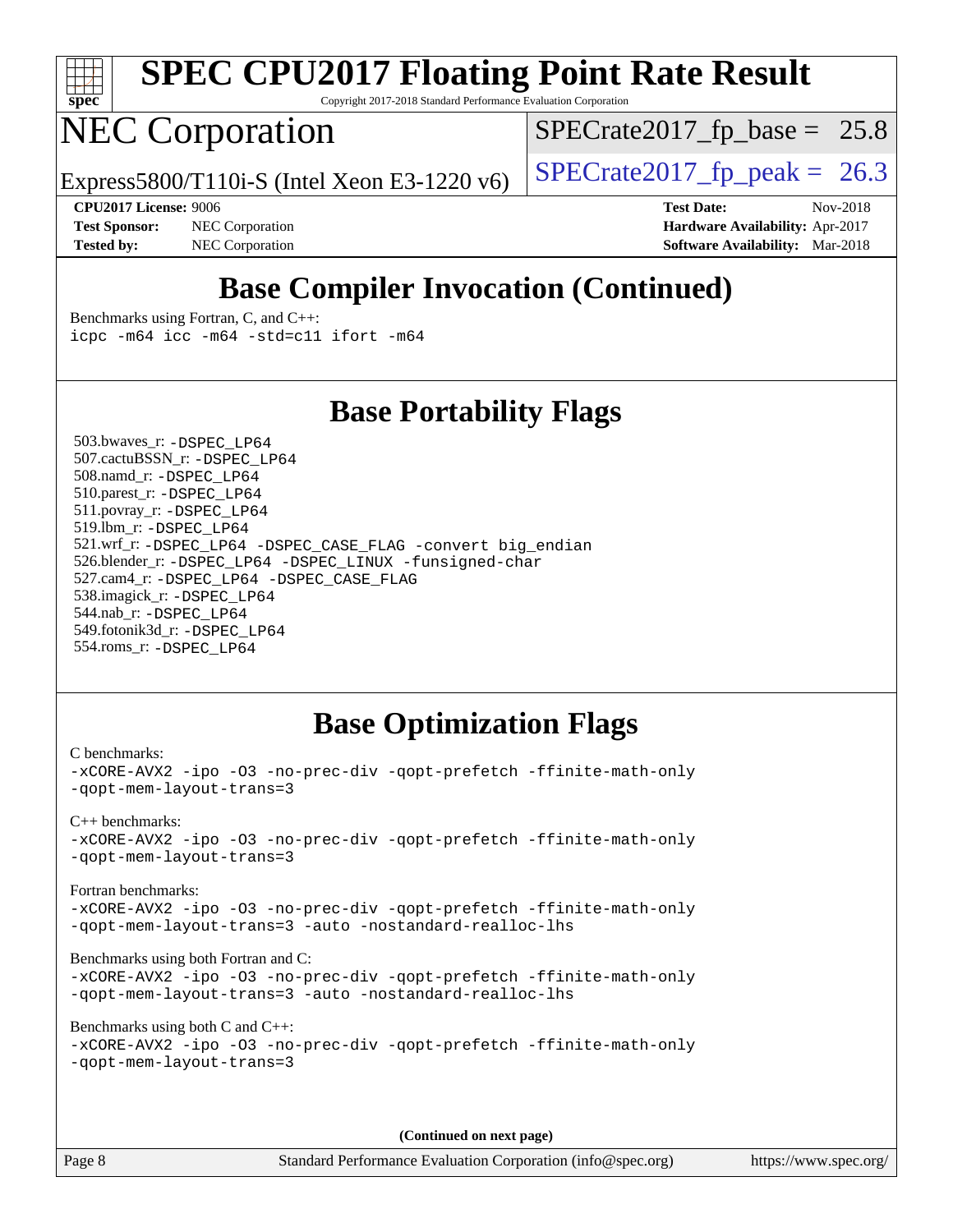

Copyright 2017-2018 Standard Performance Evaluation Corporation

## NEC Corporation

 $SPECTate2017_fp\_base = 25.8$ 

Express5800/T110i-S (Intel Xeon E3-1220 v6) [SPECrate2017\\_fp\\_peak =](http://www.spec.org/auto/cpu2017/Docs/result-fields.html#SPECrate2017fppeak) 26.3

**[Tested by:](http://www.spec.org/auto/cpu2017/Docs/result-fields.html#Testedby)** NEC Corporation **[Software Availability:](http://www.spec.org/auto/cpu2017/Docs/result-fields.html#SoftwareAvailability)** Mar-2018

**[CPU2017 License:](http://www.spec.org/auto/cpu2017/Docs/result-fields.html#CPU2017License)** 9006 **[Test Date:](http://www.spec.org/auto/cpu2017/Docs/result-fields.html#TestDate)** Nov-2018 **[Test Sponsor:](http://www.spec.org/auto/cpu2017/Docs/result-fields.html#TestSponsor)** NEC Corporation **[Hardware Availability:](http://www.spec.org/auto/cpu2017/Docs/result-fields.html#HardwareAvailability)** Apr-2017

### **[Base Optimization Flags \(Continued\)](http://www.spec.org/auto/cpu2017/Docs/result-fields.html#BaseOptimizationFlags)**

[Benchmarks using Fortran, C, and C++:](http://www.spec.org/auto/cpu2017/Docs/result-fields.html#BenchmarksusingFortranCandCXX)

[-xCORE-AVX2](http://www.spec.org/cpu2017/results/res2018q4/cpu2017-20181112-09502.flags.html#user_CC_CXX_FCbase_f-xCORE-AVX2) [-ipo](http://www.spec.org/cpu2017/results/res2018q4/cpu2017-20181112-09502.flags.html#user_CC_CXX_FCbase_f-ipo) [-O3](http://www.spec.org/cpu2017/results/res2018q4/cpu2017-20181112-09502.flags.html#user_CC_CXX_FCbase_f-O3) [-no-prec-div](http://www.spec.org/cpu2017/results/res2018q4/cpu2017-20181112-09502.flags.html#user_CC_CXX_FCbase_f-no-prec-div) [-qopt-prefetch](http://www.spec.org/cpu2017/results/res2018q4/cpu2017-20181112-09502.flags.html#user_CC_CXX_FCbase_f-qopt-prefetch) [-ffinite-math-only](http://www.spec.org/cpu2017/results/res2018q4/cpu2017-20181112-09502.flags.html#user_CC_CXX_FCbase_f_finite_math_only_cb91587bd2077682c4b38af759c288ed7c732db004271a9512da14a4f8007909a5f1427ecbf1a0fb78ff2a814402c6114ac565ca162485bbcae155b5e4258871) [-qopt-mem-layout-trans=3](http://www.spec.org/cpu2017/results/res2018q4/cpu2017-20181112-09502.flags.html#user_CC_CXX_FCbase_f-qopt-mem-layout-trans_de80db37974c74b1f0e20d883f0b675c88c3b01e9d123adea9b28688d64333345fb62bc4a798493513fdb68f60282f9a726aa07f478b2f7113531aecce732043) [-auto](http://www.spec.org/cpu2017/results/res2018q4/cpu2017-20181112-09502.flags.html#user_CC_CXX_FCbase_f-auto) [-nostandard-realloc-lhs](http://www.spec.org/cpu2017/results/res2018q4/cpu2017-20181112-09502.flags.html#user_CC_CXX_FCbase_f_2003_std_realloc_82b4557e90729c0f113870c07e44d33d6f5a304b4f63d4c15d2d0f1fab99f5daaed73bdb9275d9ae411527f28b936061aa8b9c8f2d63842963b95c9dd6426b8a)

### **[Peak Compiler Invocation](http://www.spec.org/auto/cpu2017/Docs/result-fields.html#PeakCompilerInvocation)**

[C benchmarks](http://www.spec.org/auto/cpu2017/Docs/result-fields.html#Cbenchmarks): [icc -m64 -std=c11](http://www.spec.org/cpu2017/results/res2018q4/cpu2017-20181112-09502.flags.html#user_CCpeak_intel_icc_64bit_c11_33ee0cdaae7deeeab2a9725423ba97205ce30f63b9926c2519791662299b76a0318f32ddfffdc46587804de3178b4f9328c46fa7c2b0cd779d7a61945c91cd35)

[C++ benchmarks:](http://www.spec.org/auto/cpu2017/Docs/result-fields.html#CXXbenchmarks) [icpc -m64](http://www.spec.org/cpu2017/results/res2018q4/cpu2017-20181112-09502.flags.html#user_CXXpeak_intel_icpc_64bit_4ecb2543ae3f1412ef961e0650ca070fec7b7afdcd6ed48761b84423119d1bf6bdf5cad15b44d48e7256388bc77273b966e5eb805aefd121eb22e9299b2ec9d9)

[Fortran benchmarks](http://www.spec.org/auto/cpu2017/Docs/result-fields.html#Fortranbenchmarks): [ifort -m64](http://www.spec.org/cpu2017/results/res2018q4/cpu2017-20181112-09502.flags.html#user_FCpeak_intel_ifort_64bit_24f2bb282fbaeffd6157abe4f878425411749daecae9a33200eee2bee2fe76f3b89351d69a8130dd5949958ce389cf37ff59a95e7a40d588e8d3a57e0c3fd751)

[Benchmarks using both Fortran and C](http://www.spec.org/auto/cpu2017/Docs/result-fields.html#BenchmarksusingbothFortranandC): [ifort -m64](http://www.spec.org/cpu2017/results/res2018q4/cpu2017-20181112-09502.flags.html#user_CC_FCpeak_intel_ifort_64bit_24f2bb282fbaeffd6157abe4f878425411749daecae9a33200eee2bee2fe76f3b89351d69a8130dd5949958ce389cf37ff59a95e7a40d588e8d3a57e0c3fd751) [icc -m64 -std=c11](http://www.spec.org/cpu2017/results/res2018q4/cpu2017-20181112-09502.flags.html#user_CC_FCpeak_intel_icc_64bit_c11_33ee0cdaae7deeeab2a9725423ba97205ce30f63b9926c2519791662299b76a0318f32ddfffdc46587804de3178b4f9328c46fa7c2b0cd779d7a61945c91cd35)

[Benchmarks using both C and C++](http://www.spec.org/auto/cpu2017/Docs/result-fields.html#BenchmarksusingbothCandCXX): [icpc -m64](http://www.spec.org/cpu2017/results/res2018q4/cpu2017-20181112-09502.flags.html#user_CC_CXXpeak_intel_icpc_64bit_4ecb2543ae3f1412ef961e0650ca070fec7b7afdcd6ed48761b84423119d1bf6bdf5cad15b44d48e7256388bc77273b966e5eb805aefd121eb22e9299b2ec9d9) [icc -m64 -std=c11](http://www.spec.org/cpu2017/results/res2018q4/cpu2017-20181112-09502.flags.html#user_CC_CXXpeak_intel_icc_64bit_c11_33ee0cdaae7deeeab2a9725423ba97205ce30f63b9926c2519791662299b76a0318f32ddfffdc46587804de3178b4f9328c46fa7c2b0cd779d7a61945c91cd35)

[Benchmarks using Fortran, C, and C++:](http://www.spec.org/auto/cpu2017/Docs/result-fields.html#BenchmarksusingFortranCandCXX) [icpc -m64](http://www.spec.org/cpu2017/results/res2018q4/cpu2017-20181112-09502.flags.html#user_CC_CXX_FCpeak_intel_icpc_64bit_4ecb2543ae3f1412ef961e0650ca070fec7b7afdcd6ed48761b84423119d1bf6bdf5cad15b44d48e7256388bc77273b966e5eb805aefd121eb22e9299b2ec9d9) [icc -m64 -std=c11](http://www.spec.org/cpu2017/results/res2018q4/cpu2017-20181112-09502.flags.html#user_CC_CXX_FCpeak_intel_icc_64bit_c11_33ee0cdaae7deeeab2a9725423ba97205ce30f63b9926c2519791662299b76a0318f32ddfffdc46587804de3178b4f9328c46fa7c2b0cd779d7a61945c91cd35) [ifort -m64](http://www.spec.org/cpu2017/results/res2018q4/cpu2017-20181112-09502.flags.html#user_CC_CXX_FCpeak_intel_ifort_64bit_24f2bb282fbaeffd6157abe4f878425411749daecae9a33200eee2bee2fe76f3b89351d69a8130dd5949958ce389cf37ff59a95e7a40d588e8d3a57e0c3fd751)

### **[Peak Portability Flags](http://www.spec.org/auto/cpu2017/Docs/result-fields.html#PeakPortabilityFlags)**

Same as Base Portability Flags

### **[Peak Optimization Flags](http://www.spec.org/auto/cpu2017/Docs/result-fields.html#PeakOptimizationFlags)**

[C benchmarks](http://www.spec.org/auto/cpu2017/Docs/result-fields.html#Cbenchmarks):

```
 519.lbm_r: -prof-gen(pass 1) -prof-use(pass 2) -ipo -xCORE-AVX2 -O3
-no-prec-div -qopt-prefetch -ffinite-math-only
-qopt-mem-layout-trans=3
```

```
 538.imagick_r: -xCORE-AVX2 -ipo -O3 -no-prec-div -qopt-prefetch
-ffinite-math-only -qopt-mem-layout-trans=3
```
**(Continued on next page)**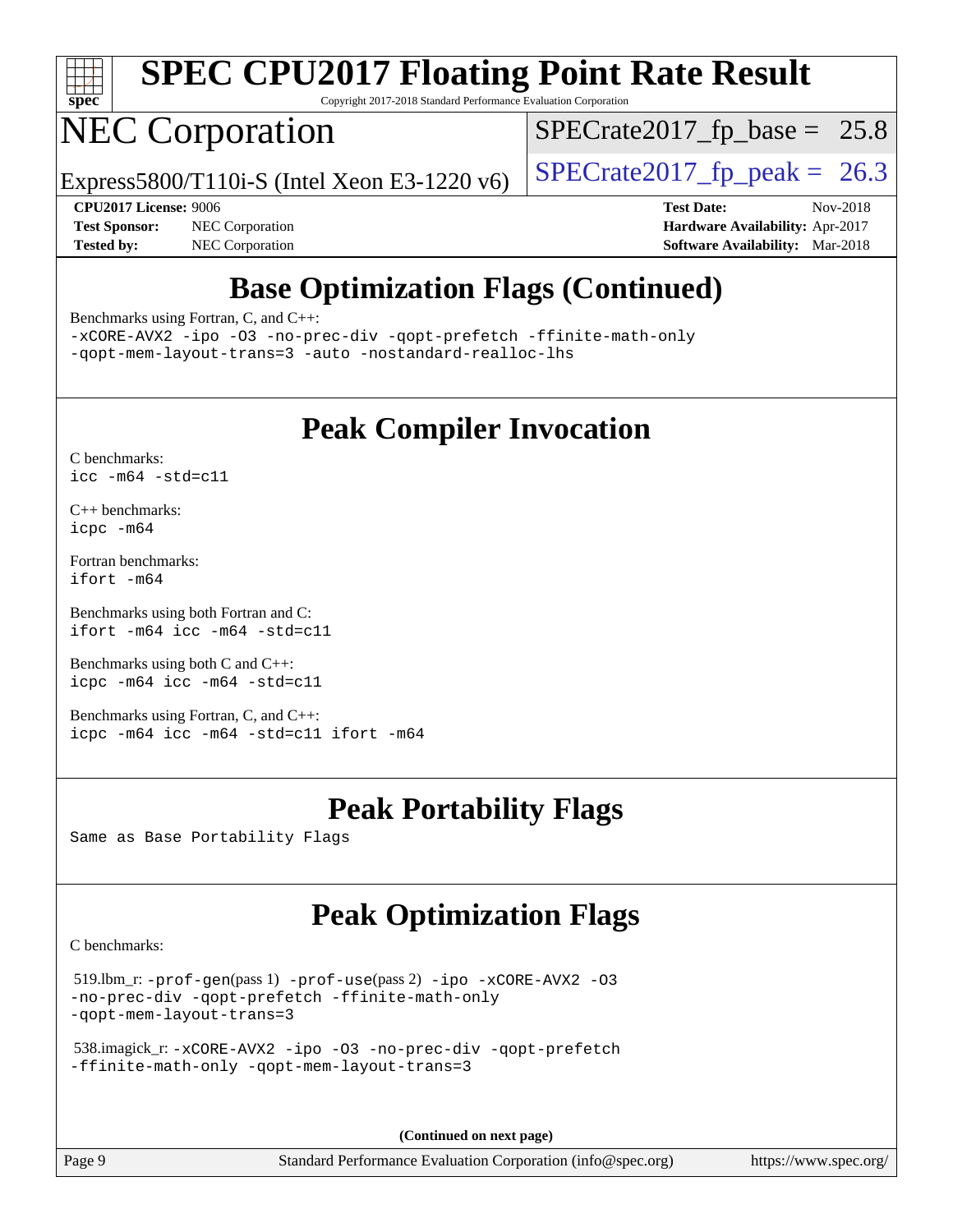

Copyright 2017-2018 Standard Performance Evaluation Corporation

# NEC Corporation

 $SPECTate2017_fp\_base = 25.8$ 

Express5800/T110i-S (Intel Xeon E3-1220 v6) [SPECrate2017\\_fp\\_peak =](http://www.spec.org/auto/cpu2017/Docs/result-fields.html#SPECrate2017fppeak)  $26.3$ 

**[Tested by:](http://www.spec.org/auto/cpu2017/Docs/result-fields.html#Testedby)** NEC Corporation **[Software Availability:](http://www.spec.org/auto/cpu2017/Docs/result-fields.html#SoftwareAvailability)** Mar-2018

**[CPU2017 License:](http://www.spec.org/auto/cpu2017/Docs/result-fields.html#CPU2017License)** 9006 **[Test Date:](http://www.spec.org/auto/cpu2017/Docs/result-fields.html#TestDate)** Nov-2018 **[Test Sponsor:](http://www.spec.org/auto/cpu2017/Docs/result-fields.html#TestSponsor)** NEC Corporation **[Hardware Availability:](http://www.spec.org/auto/cpu2017/Docs/result-fields.html#HardwareAvailability)** Apr-2017

### **[Peak Optimization Flags \(Continued\)](http://www.spec.org/auto/cpu2017/Docs/result-fields.html#PeakOptimizationFlags)**

544.nab\_r: Same as 538.imagick\_r

[C++ benchmarks:](http://www.spec.org/auto/cpu2017/Docs/result-fields.html#CXXbenchmarks)

 508.namd\_r: [-prof-gen](http://www.spec.org/cpu2017/results/res2018q4/cpu2017-20181112-09502.flags.html#user_peakPASS1_CXXFLAGSPASS1_LDFLAGS508_namd_r_prof_gen_5aa4926d6013ddb2a31985c654b3eb18169fc0c6952a63635c234f711e6e63dd76e94ad52365559451ec499a2cdb89e4dc58ba4c67ef54ca681ffbe1461d6b36)(pass 1) [-prof-use](http://www.spec.org/cpu2017/results/res2018q4/cpu2017-20181112-09502.flags.html#user_peakPASS2_CXXFLAGSPASS2_LDFLAGS508_namd_r_prof_use_1a21ceae95f36a2b53c25747139a6c16ca95bd9def2a207b4f0849963b97e94f5260e30a0c64f4bb623698870e679ca08317ef8150905d41bd88c6f78df73f19)(pass 2) [-ipo](http://www.spec.org/cpu2017/results/res2018q4/cpu2017-20181112-09502.flags.html#user_peakPASS1_CXXOPTIMIZEPASS2_CXXOPTIMIZE508_namd_r_f-ipo) [-xCORE-AVX2](http://www.spec.org/cpu2017/results/res2018q4/cpu2017-20181112-09502.flags.html#user_peakPASS2_CXXOPTIMIZE508_namd_r_f-xCORE-AVX2) [-O3](http://www.spec.org/cpu2017/results/res2018q4/cpu2017-20181112-09502.flags.html#user_peakPASS1_CXXOPTIMIZEPASS2_CXXOPTIMIZE508_namd_r_f-O3) [-no-prec-div](http://www.spec.org/cpu2017/results/res2018q4/cpu2017-20181112-09502.flags.html#user_peakPASS1_CXXOPTIMIZEPASS2_CXXOPTIMIZE508_namd_r_f-no-prec-div) [-qopt-prefetch](http://www.spec.org/cpu2017/results/res2018q4/cpu2017-20181112-09502.flags.html#user_peakPASS1_CXXOPTIMIZEPASS2_CXXOPTIMIZE508_namd_r_f-qopt-prefetch) [-ffinite-math-only](http://www.spec.org/cpu2017/results/res2018q4/cpu2017-20181112-09502.flags.html#user_peakPASS1_CXXOPTIMIZEPASS2_CXXOPTIMIZE508_namd_r_f_finite_math_only_cb91587bd2077682c4b38af759c288ed7c732db004271a9512da14a4f8007909a5f1427ecbf1a0fb78ff2a814402c6114ac565ca162485bbcae155b5e4258871) [-qopt-mem-layout-trans=3](http://www.spec.org/cpu2017/results/res2018q4/cpu2017-20181112-09502.flags.html#user_peakPASS1_CXXOPTIMIZEPASS2_CXXOPTIMIZE508_namd_r_f-qopt-mem-layout-trans_de80db37974c74b1f0e20d883f0b675c88c3b01e9d123adea9b28688d64333345fb62bc4a798493513fdb68f60282f9a726aa07f478b2f7113531aecce732043)

 510.parest\_r: [-xCORE-AVX2](http://www.spec.org/cpu2017/results/res2018q4/cpu2017-20181112-09502.flags.html#user_peakCXXOPTIMIZE510_parest_r_f-xCORE-AVX2) [-ipo](http://www.spec.org/cpu2017/results/res2018q4/cpu2017-20181112-09502.flags.html#user_peakCXXOPTIMIZE510_parest_r_f-ipo) [-O3](http://www.spec.org/cpu2017/results/res2018q4/cpu2017-20181112-09502.flags.html#user_peakCXXOPTIMIZE510_parest_r_f-O3) [-no-prec-div](http://www.spec.org/cpu2017/results/res2018q4/cpu2017-20181112-09502.flags.html#user_peakCXXOPTIMIZE510_parest_r_f-no-prec-div) [-qopt-prefetch](http://www.spec.org/cpu2017/results/res2018q4/cpu2017-20181112-09502.flags.html#user_peakCXXOPTIMIZE510_parest_r_f-qopt-prefetch) [-ffinite-math-only](http://www.spec.org/cpu2017/results/res2018q4/cpu2017-20181112-09502.flags.html#user_peakCXXOPTIMIZE510_parest_r_f_finite_math_only_cb91587bd2077682c4b38af759c288ed7c732db004271a9512da14a4f8007909a5f1427ecbf1a0fb78ff2a814402c6114ac565ca162485bbcae155b5e4258871) [-qopt-mem-layout-trans=3](http://www.spec.org/cpu2017/results/res2018q4/cpu2017-20181112-09502.flags.html#user_peakCXXOPTIMIZE510_parest_r_f-qopt-mem-layout-trans_de80db37974c74b1f0e20d883f0b675c88c3b01e9d123adea9b28688d64333345fb62bc4a798493513fdb68f60282f9a726aa07f478b2f7113531aecce732043)

[Fortran benchmarks](http://www.spec.org/auto/cpu2017/Docs/result-fields.html#Fortranbenchmarks):

```
 503.bwaves_r: -xCORE-AVX2 -ipo -O3 -no-prec-div -qopt-prefetch
-ffinite-math-only -qopt-mem-layout-trans=3 -auto
-nostandard-realloc-lhs
```
549.fotonik3d\_r: Same as 503.bwaves\_r

```
 554.roms_r: -prof-gen(pass 1) -prof-use(pass 2) -ipo -xCORE-AVX2 -O3
-no-prec-div -qopt-prefetch -ffinite-math-only
-qopt-mem-layout-trans=3 -auto -nostandard-realloc-lhs
```
[Benchmarks using both Fortran and C](http://www.spec.org/auto/cpu2017/Docs/result-fields.html#BenchmarksusingbothFortranandC):

[-prof-gen](http://www.spec.org/cpu2017/results/res2018q4/cpu2017-20181112-09502.flags.html#user_CC_FCpeak_prof_gen_5aa4926d6013ddb2a31985c654b3eb18169fc0c6952a63635c234f711e6e63dd76e94ad52365559451ec499a2cdb89e4dc58ba4c67ef54ca681ffbe1461d6b36)(pass 1) [-prof-use](http://www.spec.org/cpu2017/results/res2018q4/cpu2017-20181112-09502.flags.html#user_CC_FCpeak_prof_use_1a21ceae95f36a2b53c25747139a6c16ca95bd9def2a207b4f0849963b97e94f5260e30a0c64f4bb623698870e679ca08317ef8150905d41bd88c6f78df73f19)(pass 2) [-ipo](http://www.spec.org/cpu2017/results/res2018q4/cpu2017-20181112-09502.flags.html#user_CC_FCpeak_f-ipo) [-xCORE-AVX2](http://www.spec.org/cpu2017/results/res2018q4/cpu2017-20181112-09502.flags.html#user_CC_FCpeak_f-xCORE-AVX2) [-O3](http://www.spec.org/cpu2017/results/res2018q4/cpu2017-20181112-09502.flags.html#user_CC_FCpeak_f-O3) [-no-prec-div](http://www.spec.org/cpu2017/results/res2018q4/cpu2017-20181112-09502.flags.html#user_CC_FCpeak_f-no-prec-div) [-qopt-prefetch](http://www.spec.org/cpu2017/results/res2018q4/cpu2017-20181112-09502.flags.html#user_CC_FCpeak_f-qopt-prefetch) [-ffinite-math-only](http://www.spec.org/cpu2017/results/res2018q4/cpu2017-20181112-09502.flags.html#user_CC_FCpeak_f_finite_math_only_cb91587bd2077682c4b38af759c288ed7c732db004271a9512da14a4f8007909a5f1427ecbf1a0fb78ff2a814402c6114ac565ca162485bbcae155b5e4258871) [-qopt-mem-layout-trans=3](http://www.spec.org/cpu2017/results/res2018q4/cpu2017-20181112-09502.flags.html#user_CC_FCpeak_f-qopt-mem-layout-trans_de80db37974c74b1f0e20d883f0b675c88c3b01e9d123adea9b28688d64333345fb62bc4a798493513fdb68f60282f9a726aa07f478b2f7113531aecce732043) [-auto](http://www.spec.org/cpu2017/results/res2018q4/cpu2017-20181112-09502.flags.html#user_CC_FCpeak_f-auto) [-nostandard-realloc-lhs](http://www.spec.org/cpu2017/results/res2018q4/cpu2017-20181112-09502.flags.html#user_CC_FCpeak_f_2003_std_realloc_82b4557e90729c0f113870c07e44d33d6f5a304b4f63d4c15d2d0f1fab99f5daaed73bdb9275d9ae411527f28b936061aa8b9c8f2d63842963b95c9dd6426b8a)

[Benchmarks using both C and C++](http://www.spec.org/auto/cpu2017/Docs/result-fields.html#BenchmarksusingbothCandCXX):

```
 511.povray_r: -prof-gen(pass 1) -prof-use(pass 2) -ipo -xCORE-AVX2 -O3
-no-prec-div -qopt-prefetch -ffinite-math-only
-qopt-mem-layout-trans=3
```

```
 526.blender_r: -xCORE-AVX2 -ipo -O3 -no-prec-div -qopt-prefetch
-ffinite-math-only -qopt-mem-layout-trans=3
```
[Benchmarks using Fortran, C, and C++:](http://www.spec.org/auto/cpu2017/Docs/result-fields.html#BenchmarksusingFortranCandCXX) [-xCORE-AVX2](http://www.spec.org/cpu2017/results/res2018q4/cpu2017-20181112-09502.flags.html#user_CC_CXX_FCpeak_f-xCORE-AVX2) [-ipo](http://www.spec.org/cpu2017/results/res2018q4/cpu2017-20181112-09502.flags.html#user_CC_CXX_FCpeak_f-ipo) [-O3](http://www.spec.org/cpu2017/results/res2018q4/cpu2017-20181112-09502.flags.html#user_CC_CXX_FCpeak_f-O3) [-no-prec-div](http://www.spec.org/cpu2017/results/res2018q4/cpu2017-20181112-09502.flags.html#user_CC_CXX_FCpeak_f-no-prec-div) [-qopt-prefetch](http://www.spec.org/cpu2017/results/res2018q4/cpu2017-20181112-09502.flags.html#user_CC_CXX_FCpeak_f-qopt-prefetch) [-ffinite-math-only](http://www.spec.org/cpu2017/results/res2018q4/cpu2017-20181112-09502.flags.html#user_CC_CXX_FCpeak_f_finite_math_only_cb91587bd2077682c4b38af759c288ed7c732db004271a9512da14a4f8007909a5f1427ecbf1a0fb78ff2a814402c6114ac565ca162485bbcae155b5e4258871) [-qopt-mem-layout-trans=3](http://www.spec.org/cpu2017/results/res2018q4/cpu2017-20181112-09502.flags.html#user_CC_CXX_FCpeak_f-qopt-mem-layout-trans_de80db37974c74b1f0e20d883f0b675c88c3b01e9d123adea9b28688d64333345fb62bc4a798493513fdb68f60282f9a726aa07f478b2f7113531aecce732043) [-auto](http://www.spec.org/cpu2017/results/res2018q4/cpu2017-20181112-09502.flags.html#user_CC_CXX_FCpeak_f-auto) [-nostandard-realloc-lhs](http://www.spec.org/cpu2017/results/res2018q4/cpu2017-20181112-09502.flags.html#user_CC_CXX_FCpeak_f_2003_std_realloc_82b4557e90729c0f113870c07e44d33d6f5a304b4f63d4c15d2d0f1fab99f5daaed73bdb9275d9ae411527f28b936061aa8b9c8f2d63842963b95c9dd6426b8a)

```
The flags files that were used to format this result can be browsed at
http://www.spec.org/cpu2017/flags/Intel-ic18.0-official-linux64.2017-12-21.html
http://www.spec.org/cpu2017/flags/NEC-Platform-Settings-110i-RevA.html
```